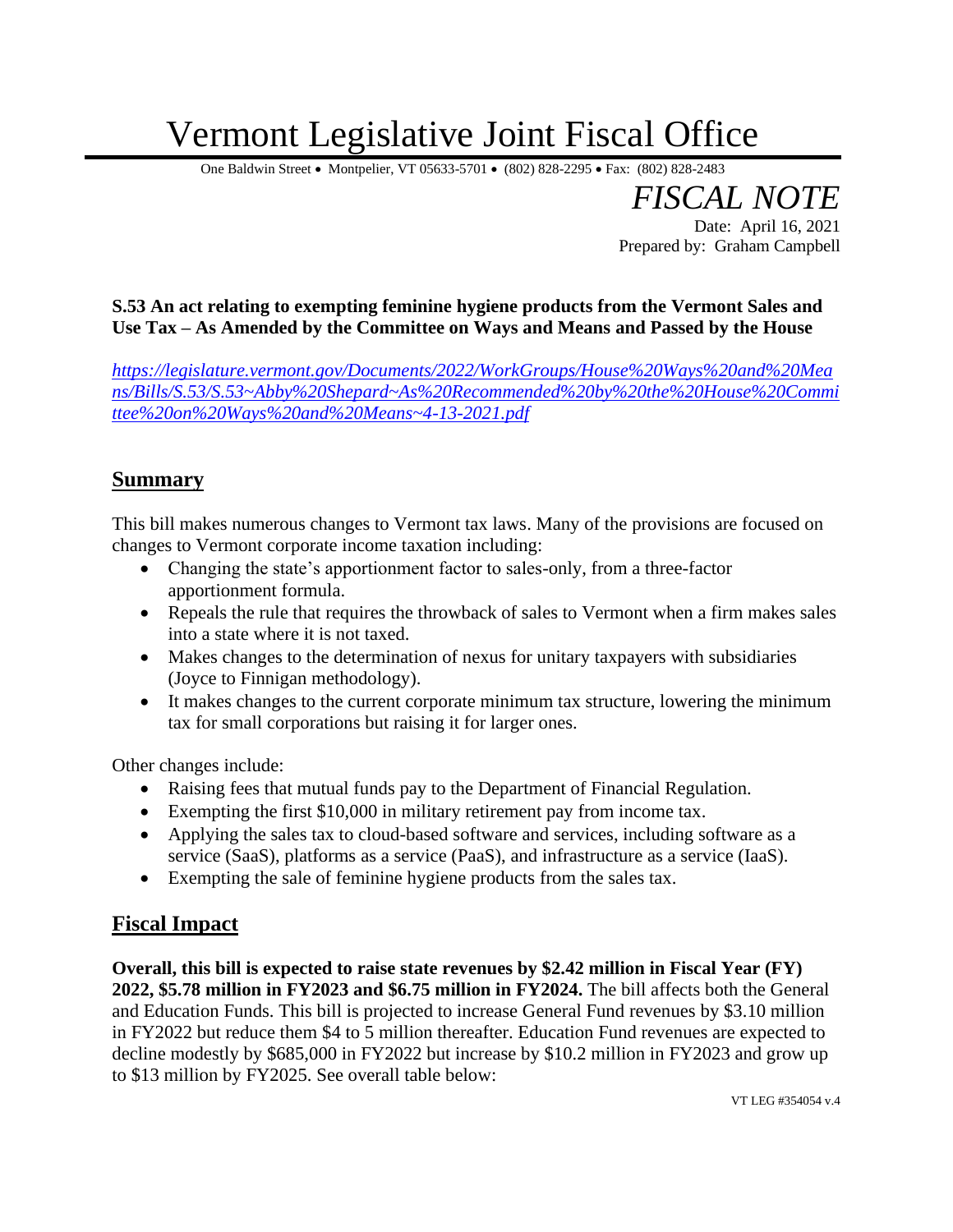| Table 1: S.53 Revenue Impacts,      |                                      |                         |                          |                  |                  |                         |  |
|-------------------------------------|--------------------------------------|-------------------------|--------------------------|------------------|------------------|-------------------------|--|
| in millions of dollars              |                                      |                         |                          |                  |                  |                         |  |
| <b>Section</b>                      | Provision                            | <b>FY22</b>             | <b>FY23</b>              | <b>FY24</b>      | <b>FY25</b>      | <b>Effective Date</b>   |  |
| <b>Corporate Tax Changes</b>        |                                      |                         |                          |                  |                  |                         |  |
|                                     | Change to Single Sales Apportionment |                         |                          |                  |                  |                         |  |
| 5                                   | Factor                               | $-$4.98$                | $-$19.31$                | $-$20.00$        |                  | -\$20.88 Jan. 1, 2022   |  |
| 5                                   | <b>Throwback Rule Repeal</b>         | $-$0.22$                | $-$0.85$                 | $-$0.85$         |                  | -\$0.85 Jan. 1, 2022    |  |
| 3                                   | Repeal of 80/20 Language             | <b>Unknown Positive</b> | <b>Unknown Positive</b>  | Unknown Positive | Unknown Positive | Jan. 1, 2022            |  |
| 6                                   | Joyce to Finnigan Methodology        | \$1.66                  | \$6.44                   | \$6.67           |                  | \$6.96 Jan. 1, 2022     |  |
| 4                                   | Corporate Minimum Tax changes        | \$1.57                  | \$4.23                   | \$4.23           |                  | \$4.23 Jan. 1, 2022     |  |
| <b>Other Changes</b>                |                                      |                         |                          |                  |                  |                         |  |
| 13                                  | Mutual Fund Fees                     | \$6.00                  | \$6.00                   | \$6.00           |                  | \$6.00 Jul. 1, 2021     |  |
|                                     | \$10,000 Military Retirement Pay     |                         |                          |                  |                  |                         |  |
| 14                                  | Exemption                            | $-$ \$0.93              | $-$0.93$                 | $-$0.93$         |                  | $-$ \$0.66 Jan. 1, 2021 |  |
|                                     |                                      |                         | <b>Sales Tax Changes</b> |                  |                  |                         |  |
| $9 - 12$                            | Sales Taxes On Cloud Software        |                         | \$10.9                   | \$12.3           |                  | \$13.9 Jun. 1, 2022     |  |
| $9 - 12$                            | of which: SaaS                       |                         | \$4.4                    | \$5.0            |                  | \$5.7 Jun. 1, 2022      |  |
| $9 - 12$                            | of which: PaaS                       |                         | \$3.8                    | \$4.3            |                  | \$4.9 Jun. 1, 2022      |  |
| $9 - 12$                            | of which: laaS                       | $\blacksquare$          | \$2.6                    | \$3.0            |                  | \$3.4 Jun. 1, 2022      |  |
|                                     | Sales Tax Exemption for Feminine     |                         |                          |                  |                  |                         |  |
| $\overline{2}$                      | <b>Hygiene Products</b>              | $-$0.69$                | $-$0.69$                 | $-$0.69$         |                  | $-$ \$0.69 Jul. 1, 2021 |  |
|                                     |                                      |                         |                          |                  |                  |                         |  |
| <b>Overall Revenue Impact, S.53</b> |                                      |                         |                          |                  |                  |                         |  |
| <b>Total</b>                        |                                      | \$2.42]                 | \$5.78                   | \$6.75           | \$8.04           |                         |  |
| of which: General Fund              |                                      | \$3.10                  | $-$4.43$                 | $-$4.88$         | $-$ \$5.20       |                         |  |
| of which: Education Fund            |                                      | $-$0.69$                | \$10.21                  | \$11.63          | \$13.24          |                         |  |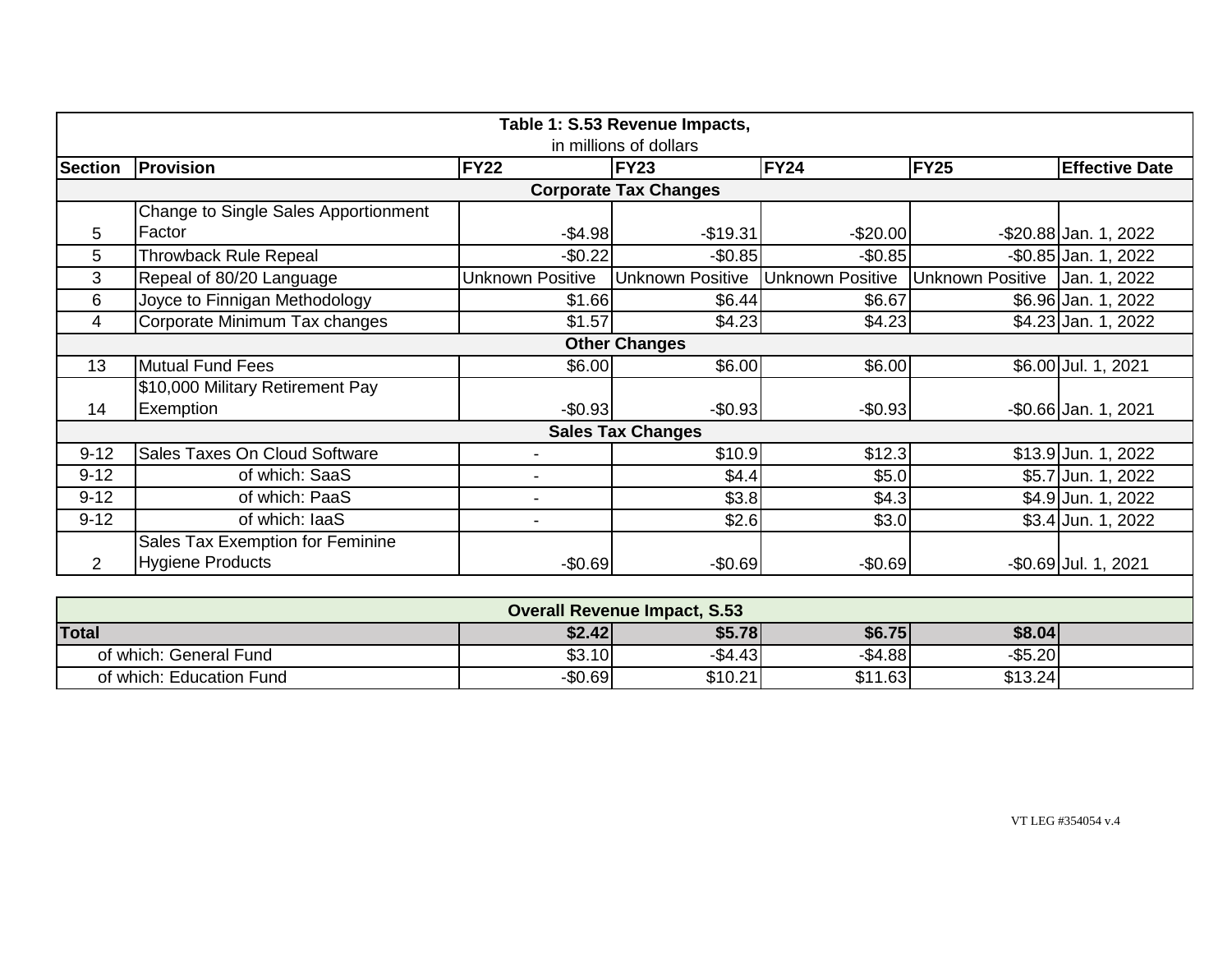VT LEG #354054 v.4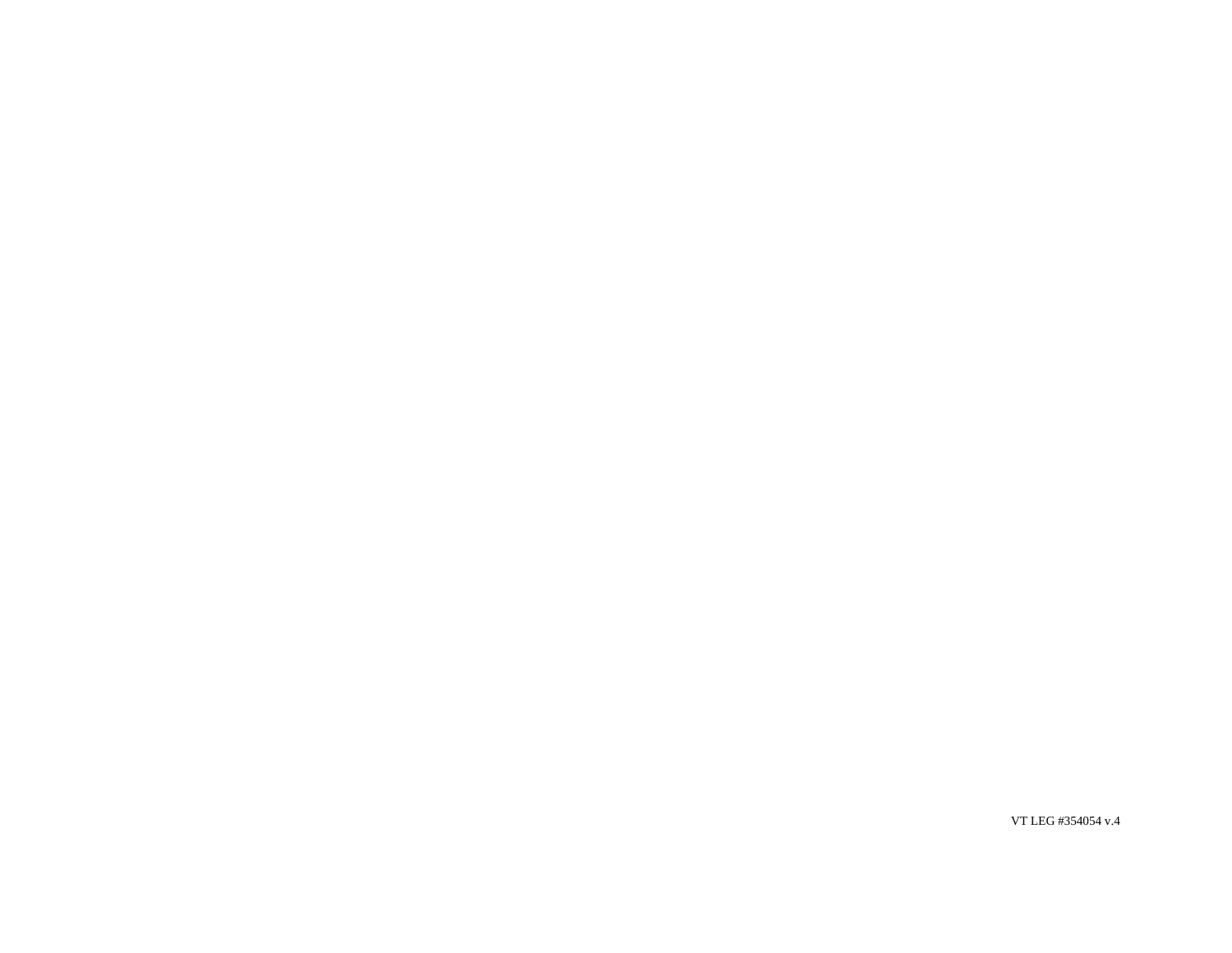# **Explanation/Detail**

## Section 2: Feminine Hygiene Products Sales Tax Exemption

## **JFO estimates that this section will reduce sales and use tax revenues by \$685,000 in FY2022. These reduced revenues will occur in the Education Fund.**

This revenue reduction is expected to remain relatively flat in future fiscal years. Vermont's aging demographics are expected to put downward pressure on the future demand for these products.

*Sources:* The following sources were used to make this estimate:

- Fiscal estimates from other states for similar bills, including California, New York, Illinois, Florida, and Nevada.
- United State Census Bureau population estimates for the female population in Vermont.
- Industry estimates for the U.S. market for feminine hygiene products.

## **Sections 3 through 8: Corporate Income Tax Changes**

#### Section 3*:* Repeal of 80/20 Language for Overseas Businesses

Under current law, if a corporation that has a subsidiary whose primary source of sales comes from overseas operations (defined as 80% or more), it is excluded from the sales of the parent corporation for the purposes of determining their sales factor.

This change would repeal that language so that any subsidiary operating in Vermont, even if 20% or less of its operations are based in the United States, would be counted as a member of a unitary group's sales for sales apportionment.

**Given the lack of data available from the Department of Taxes, and the absence of other estimates made in other states, JFO has determined this will increase revenues, but to an indeterminate extent.** Adding overseas businesses sales to a unitary group return should, in theory, increase both the numerator and denominator for the sales factor. JFO estimates that onnet, the value of sales into Vermont by these 80/20 corporations (the numerator) will be greater in proportion to their addition to overall national sales (the denominator), increasing presence in Vermont, and therefore, increasing corporate tax revenues.

#### Section 4*:* Changes to the Corporate Minimum Tax

Under current law, if a corporation has zero or negative taxable income, it is subject to Vermont's corporate minimum tax. The current minimum tax (CMT) is as follows:

• For corporations with Vermont gross receipts less than \$2 million, the CMT is \$300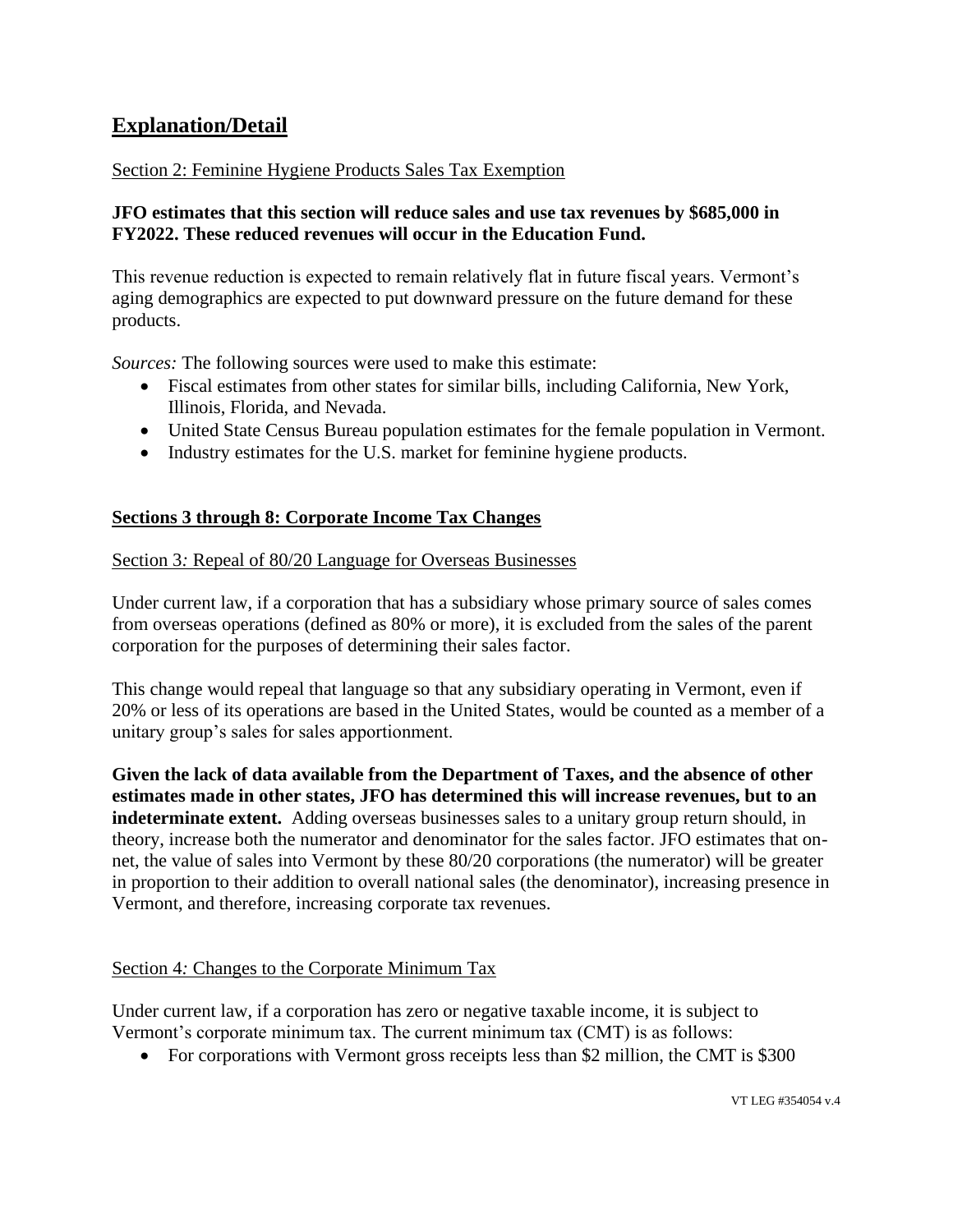- For corporations with Vermont gross receipts greater than \$2 million but less than \$5 million, the CMT is \$500.
- For corporations with Vermont gross receipts greater than \$5 million, the CMT is \$750.

This section of the bill creates a new CMT structure based upon Vermont gross receipts as follows:

| <b>S.53 CMT Proposal</b>      |                     |  |  |  |  |
|-------------------------------|---------------------|--|--|--|--|
| <b>Vermont Gross Receipts</b> | <b>Minimum Rate</b> |  |  |  |  |
| Under \$100k                  | \$250               |  |  |  |  |
| \$100k-\$1 million            | \$500               |  |  |  |  |
| \$1 million to \$5 million    | \$2,000             |  |  |  |  |
| \$5 million to \$300 million  | \$6,000             |  |  |  |  |
| \$300 million+                | \$100,000           |  |  |  |  |

It is estimated that of the approximately 12,000-13,000 corporate tax filers, about 90% have gross receipts under \$100,000. This group would see a decrease in their CMT relative to current law. For the remaining firms, most would see an increase. The top bracket of \$300 million and over in gross receipts is expected to impact around 10 corporations per year.

#### **This section is estimated to increase General Fund revenues by \$1.57 in FY2022, growing to \$4.23 million per year thereafter as all corporations are expected to be subject to this change by mid-year 2022.**

*Source:* Department of Taxes corporate tax data for tax years 2018 and 2019.

#### Section 5*:* Single Sales Apportionment and Repeal of Throwback Rule

This section makes a significant change to the way Vermont calculates a corporation's presence in Vermont for the purposes of taxation. Under current law, the portion of a corporation's net income attributable to Vermont is determined using a three-factor formula of Vermont payroll, property, and sales relative to its nationwide payroll, property, and sales.

This section of the bill proposes changing that apportionment to sales-only. That is, a company's net income attributable to Vermont would only be determined by the ratio of their Vermont sales to the nationwide sales.

## **Changing Vermont's apportionment formula to sales-only is expected to reduce General Fund revenues by \$4.98 million in FY2022, growing to approximately \$20 million per year thereafter.** This represents roughly 15% of total corporate tax revenues once fully implemented.

VT LEG #354054 v.4 In general, this change is expected to benefit the sectors of the economy with large payroll and property presences in Vermont that also export most of their sales, mainly manufacturing. Revenues are expected to decline because a significant portion of Vermont corporate tax revenues are derived from these firms. These firms tend to be multi-state or multinational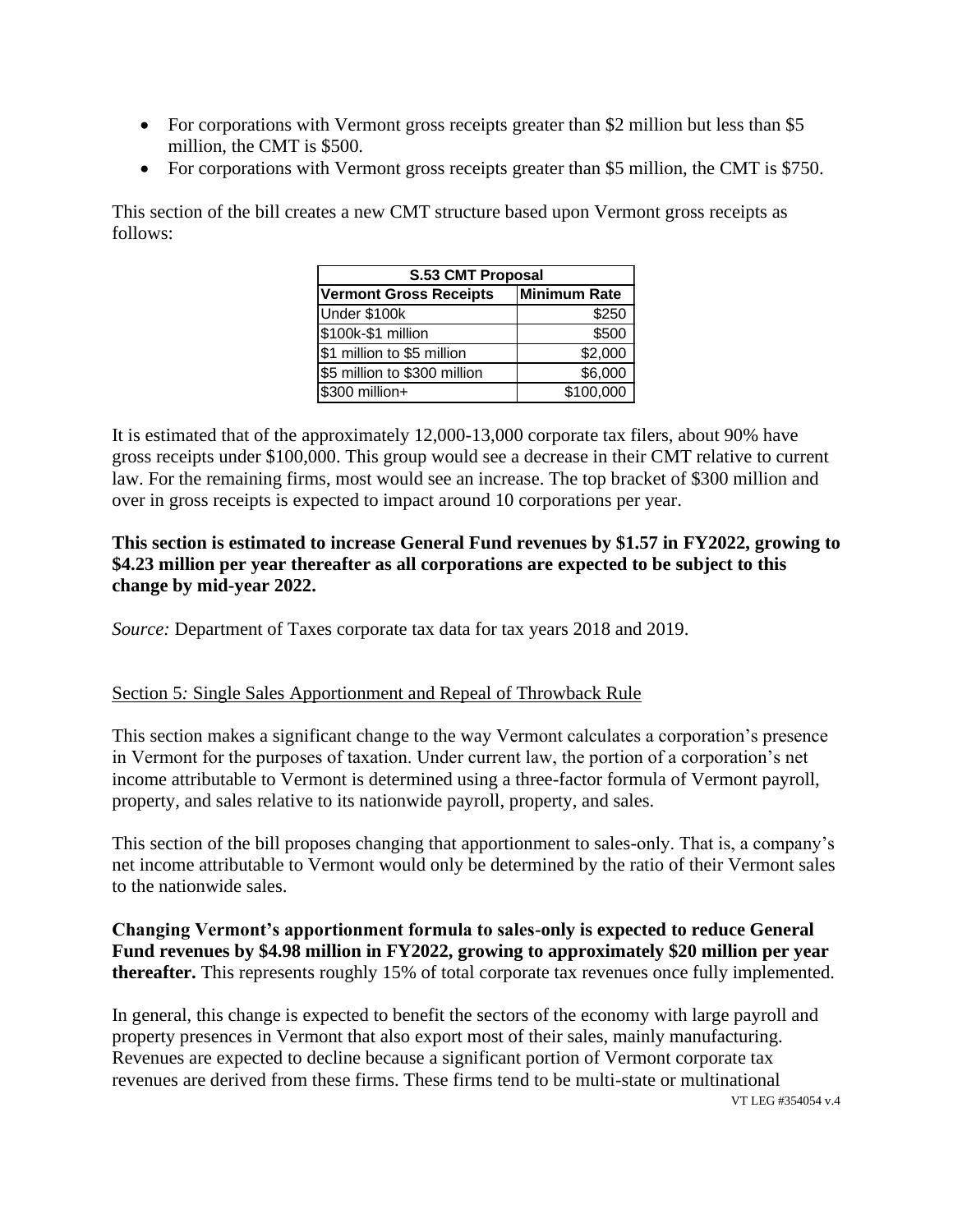businesses who have a facility based in Vermont. JFO and the Department of Taxes estimate that a significant amount of the tax benefit of this change will accrue to the top 100 tax filers. This is because these firms represent a major source of corporate tax revenues, and they tend to have significant payroll and property presences in Vermont while selling most of their goods or services elsewhere. Taxpayers without taxable income, which make up approximately 80% of total corporate tax returns, will see no impact from this change.

This section also repeals the Throwback Rule for corporations. Under current law, if a corporation sells into a state in which it has no nexus (and therefore, no taxability), Vermont requires the corporation to count those sales as Vermont sales for the purposes of determining their sales apportionment factor. This proposal would repeal that rule. **This is expected to reduce General Fund revenues by \$220,000 in FY2022 and \$850,000 each fiscal year thereafter.** 

*Sources:* These estimates were made using the following sources:

- Single sales factor revenue impacts:
	- o Department of Taxes modeling of corporate taxpayers for tax years 2016 through 2019.
	- o Fiscal estimates of switching to single sales factors in the following states: Rhode Island, Pennsylvania, Georgia, Minnesota, Delaware, Oregon, North Carolina, Connecticut, Maine, Illinois, Maryland, Wisconsin, Kentucky, New York, and Massachusetts.
- Throwback rule repeal:
	- o Oregon 2020 Tax Expenditure Report estimate for throwback repeal.
	- o Department of Taxes analysis of corporate tax returns with throwback sales.

# Section 6*:* Change from Joyce to Finnigan Methodology

This section of the bill addresses how corporations with many subsidiaries determine their presence in Vermont. Under current law (Joyce), a corporation's nexus in Vermont is limited to only the group of subsidiaries that have nexus in Vermont. Under this proposal, if one subsidiary has nexus, the entirety of the group of subsidiaries is considered to have nexus in Vermont. This change impacts the apportionment formula for corporations.

# **This section of the bill is expected to increase General Fund revenues by \$1.66 million in FY2022 and \$6.44 million in FY2023, growing slowly thereafter.**

*Sources:* These estimates were made using the following sources:

- Comptroller of Maryland reports from tax years 2006 and 2007 on the impact of switching from Joyce to Finnigan methodology.
- Department of Taxes analysis on corporate income tax returns on the potential impact of switching methodologies.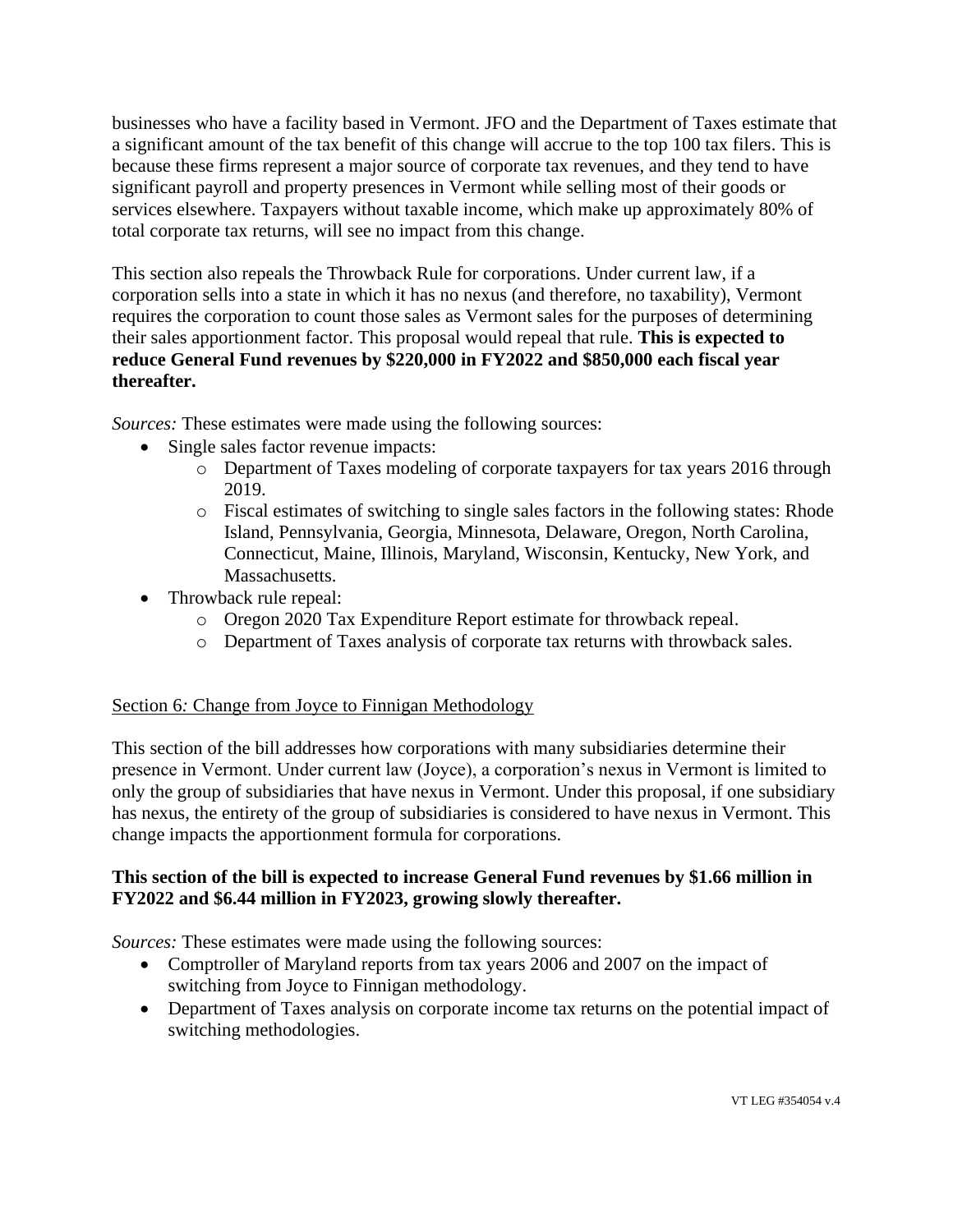## Sections 9-12: Sales Tax on cloud-based software and services

Section G.8 of 2015 Acts and Resolves No. 51 contains an exemption for prewritten software accessed remotely. This is commonly known as prewritten cloud-based software or alternatively, software as a service (SaaS). Other forms of cloud-based software and services such as infrastructure as a service (IaaS) and platform as a service (PaaS) are currently not considered tangible personal property and not subject to the sales tax.

S.53 repeals the exemption of SaaS and defines IaaS and PaaS as taxable software and services in Vermont. **With an effective date of June 1, 2022, this is expected to have no impact on Education Fund revenues in FY2022, but increase revenues by \$10.9 million in FY2023, growing to \$13.9 million in FY2025.** 

*Sources:* These estimates were made using the following sources:

- Bureau of Economic Analysis' Prices and Output for Information and Communication Technologies data.
- Gartner, a management consulting firm, reports estimated global cloud-based software revenues<sup>1</sup>. SaaS, PaaS, IaaS are estimated to compose 38%, 33% and 23% of total cloud revenue respectively.

## Section 13: Increase in DFR Securities Registration Fees

Mutual fund managers who sell products in Vermont are required to pay fees to the Department of Financial Regulation (DFR) each year. These fees are called Securities Registration Fees. The current initial fee is \$2,000 and the annual renewal fee is \$1,500. There are approximately 3,000 filers per year who pay the initial fee and 24,000 filers who pay the renewal fee. The last time these fees were changed was 2016.

S.53 proposes raising the renewal fee to \$1,750 per year and leaving the initial fee at \$2,000. **This is forecast to raise approximately \$6 million per year in General Fund revenues beginning in FY2022.** 

*Source:* These estimates were made using data from the Department of Financial Regulation on the number of initial and renewal fees made each year.

<sup>1</sup> [https://www.gartner.com/en/newsroom/press-releases/2020-11-17-gartner-forecasts-worldwide-public-cloud-end](https://www.gartner.com/en/newsroom/press-releases/2020-11-17-gartner-forecasts-worldwide-public-cloud-end-user-spending-to-grow-18-percent-in-2021)[user-spending-to-grow-18-percent-in-2021](https://www.gartner.com/en/newsroom/press-releases/2020-11-17-gartner-forecasts-worldwide-public-cloud-end-user-spending-to-grow-18-percent-in-2021)